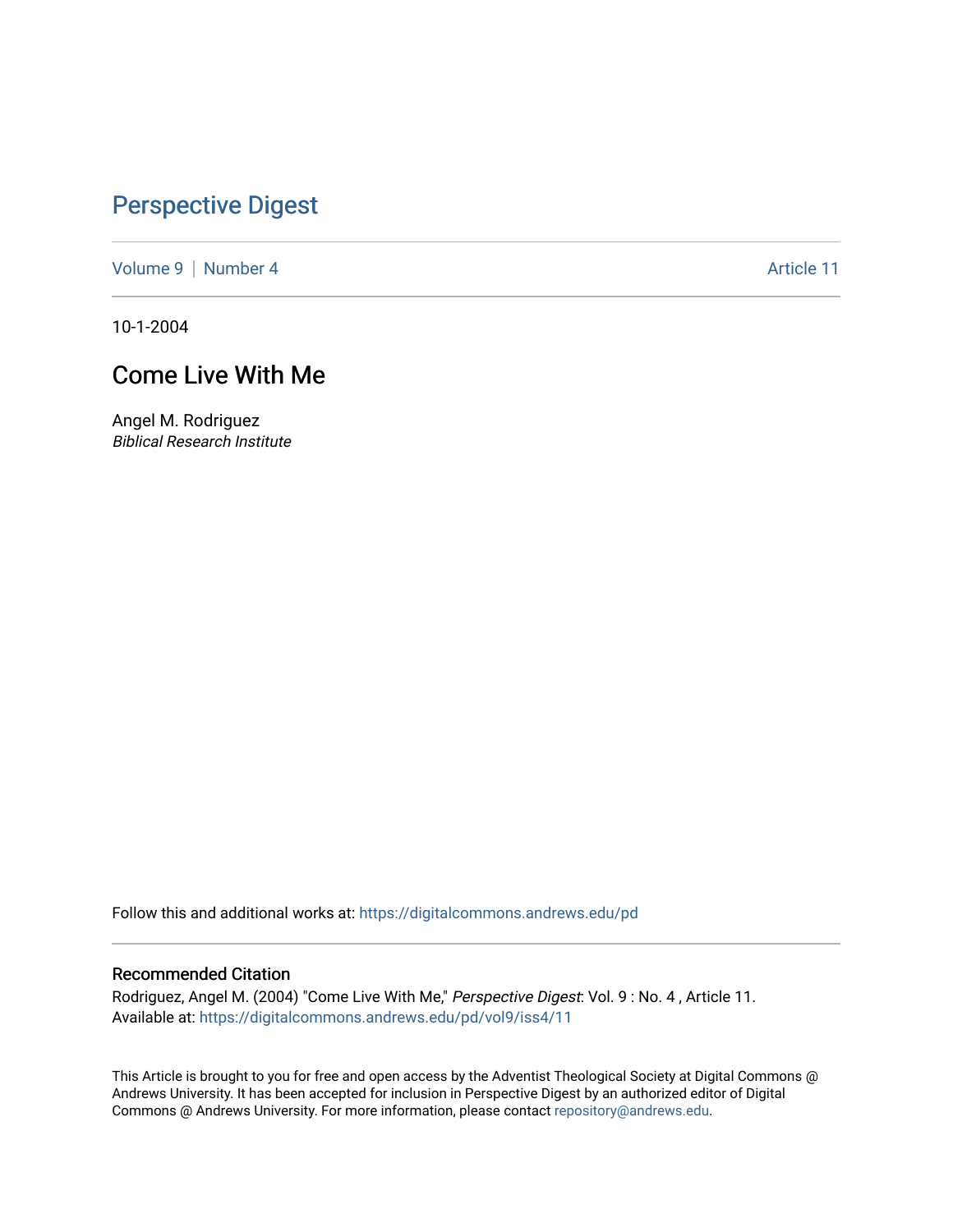# **COM E LIVE** WITH ME

### **Is cohabitation an acceptable substitute for Christian marriage?**

iving together is becoming increasingly acceptable as a substitute for Christian marriage in today's secular society. The term "cohabitation" is usually used to describe a shortterm or long-term heterosexual relationship outside marriage. Since the term itself carries a negative connotation, many prefer to speak of a "relationship." Society, however, traditionally looked on cohabitation under whatever title as an indication of moral decadence— or, to put it without embellishment, fornication. That is no longer the case. Western society implicitly encourages the practice by penalizing married couples with high tax laws and reduced Social Security benefits for

widows or widowers who remarry. Explicitly, radio, television, movies, and print media promote and glamorize cohabitation as a valid alternative to traditional marriage.

#### **The Biblical View**

Christians have long understood that marriage was instituted by God himself, who called it "very good" (Gen. 1:31; 2:22-24). After creating Adam and Eve, God brought them together and defined not only the way they were to relate to each other, but how they were to fit within his

*\*Angel M. Rodriguez is Director of the Biblical Research Institute at the General Conference of Seventh-day Adventists in Silver Spring*, *Maryland.*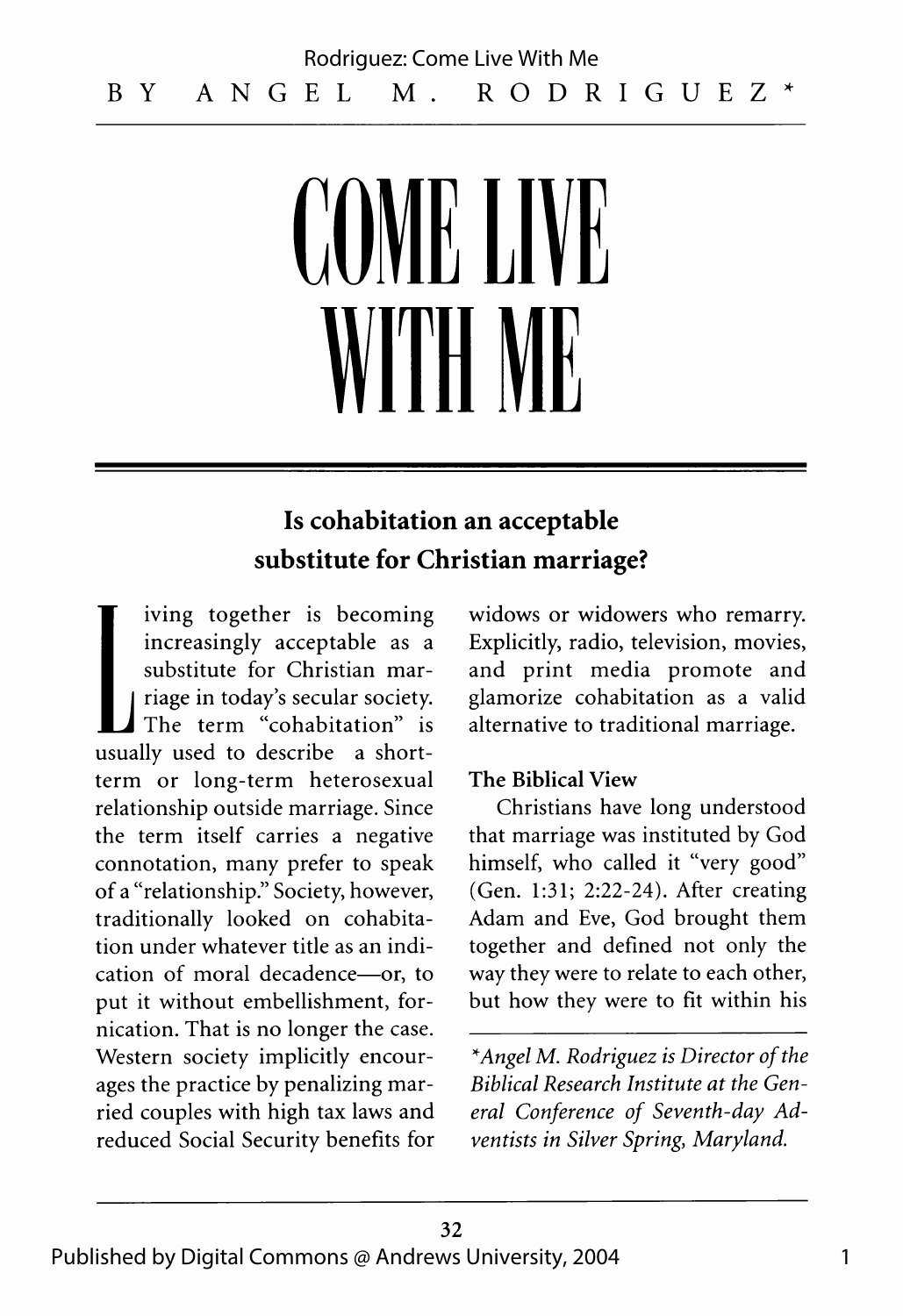perfect creation. Therefore, a Christian marriage should reflect the original relationship God established between woman and man. Any claim for independence from the divine intention in marriage must be regarded as seriously suspect, for in the Edenic pattern, marriage is not an arrangement made between two individuals in isolation from God and their fellow human beings.

Scriptural marriage takes place in the sight of God and other persons in order to incorporate the elements of mutual responsibility and legitimacy (see John 2:1). Establishing a family was not a matter of individual discretion but an event that had an impact on society at large. This understanding is not popular in today's everyone-forhimself society.

#### **Marriage Defined**

Marriage establishes a relationship of ultimacy and permanency. It is not an experiment that will determine whether or not the couple will remain committed to each other. It is the expression of a love so pure and so deep that it can be expressed only in a lifelong commitment to each other. In this relationship, the spouse leaves mother and father in order to be united to the object of that love. This separation leads to a permanent unity grounded in love; a unity of mutual self-respect, commitment, and permanency. In this union, sexual activity takes place as a "sacramental" expression of the unity of the couple; thus it is a precious act that unites lives rather than simply bodies.

#### **An Evaluation**

Based on the biblical concept of marriage, cohabitation is clearly incompatible with the God-given pattern, which includes the blessing of God and the formal approval of the community. Hence it is fundamentally a relationship for the present without concern for the future of the relationship. The "tie that binds" is significantly lessened in the cohabitation model of marriage. There is also a significant risk for emotional hurt and indelible scars. Make no mistake: No one can live for the present without future consequences. God's plan incorporates social and spiritual well-being within the marriage relationship.

#### **Financial Follies?**

But cannot one plead a special case for the elderly who have fallen in love but have chosen cohabitation rather than lose financial benefits? Perhaps, it is said, they are not sexually active and all they seek is companionship. Surely there is nothing wrong with friendship. And if two elderly good friends enjoy spending time together, they, and not others, are the one to deter